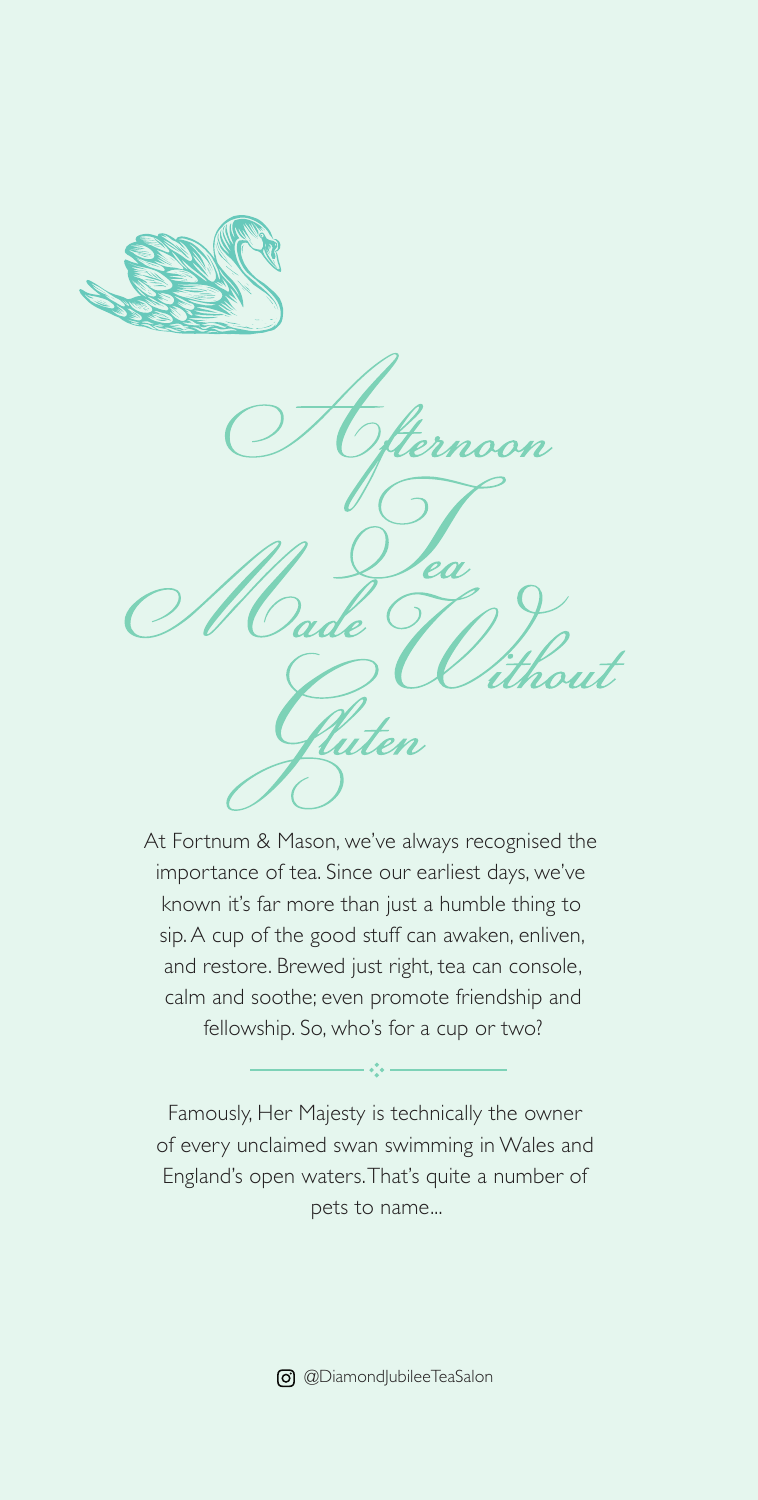#### *To start, may we suggest*

A Glass of Fortnum's Platinum Jubilee Blanc de Blancs Extra Dry NV for £16.25 or a Glass of our Organic Sparkling Tea 0% ABV for £7.25

### HORS D'OEUVRE

London Smoked Salmon Blini with Crème Fraîche

### FINGER SANDWICHES

Coronation Chicken Cotswold Legbar Egg Mayonnaise Suffolk Cured Ham with English Mustard Cucumber with Minted Pea and Broad Beans

### **SCONES**

Plain and Fruit Scones Fortnum's Strawberry Preserve and Lemon Curd *Served with Somerset Clotted Cream*

### PATISSERIES

Mango and Turmeric Mousse Strawberry Pavlova Lemon Sponge with Redcurrant Jam Raspberry and Chocolate Dome Pineapple Cheesecake

Served with a Pot of Fortnum's Tea £70 per person



Expert Tea Tasting

Enjoy a unique tasting with our Tearista at your table

£6 per person



Jubilee Beacon Cocktail

Created to celebrate the Queen's Platinum Jubilee, made with her favourite tipples

£16.00

Made in a kitchen that handles all allergens. Adults need around 2000 kcal per day, kcal information is available at the back of the menu. A discretionary 12.5% service charge will be added to all restaurant bills. All prices include Value Added Tax at the prevailing rate. 03/2022.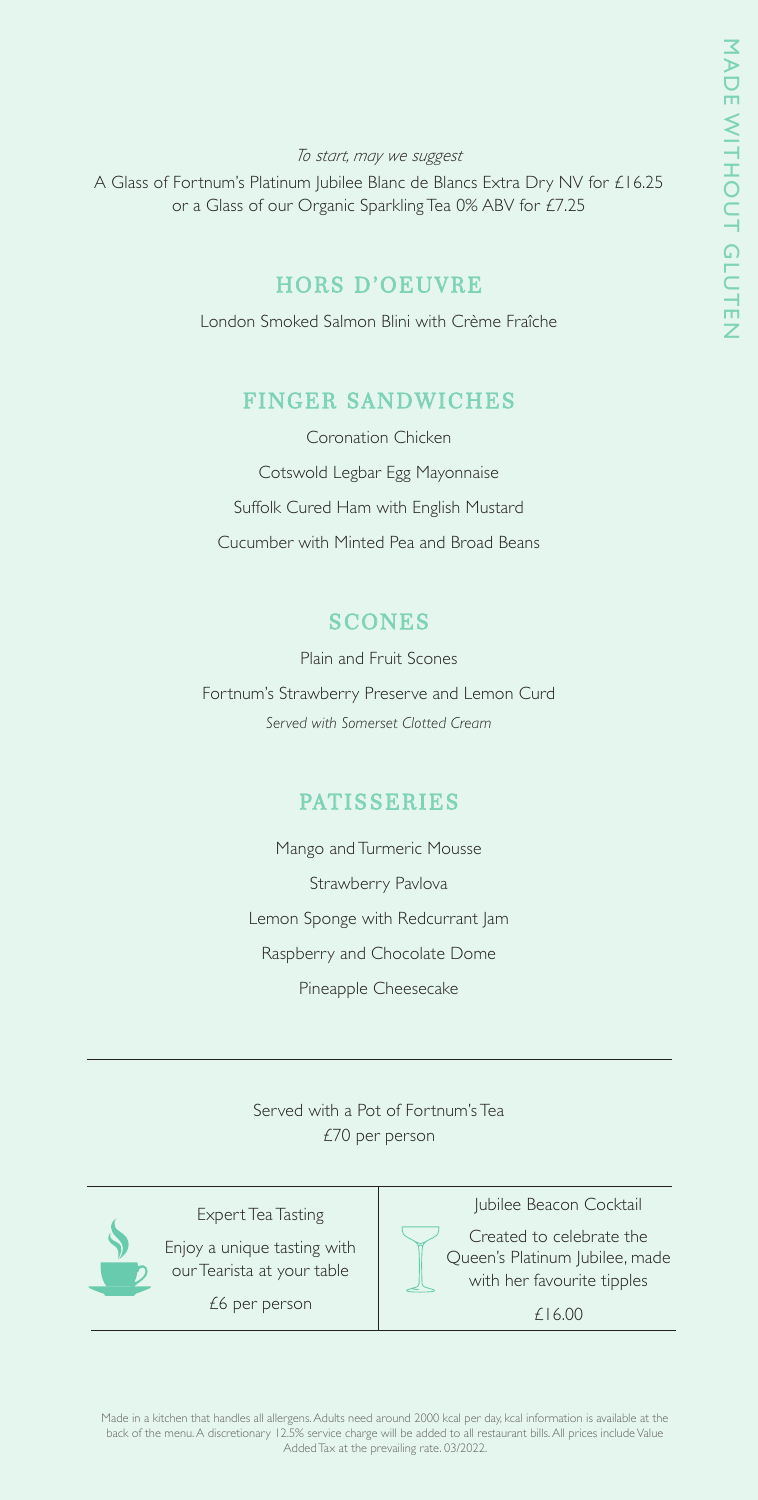son ea

Before the short, stout, handle-and-spouted teapot of today, there was just a bowl; a simple clay Chinese vessel that was made to hold and infuse tea leaves in hot water, before it was poured through a hole or strainer. It took until the sixteenth century for the first actual teapot to appear, in Yixing, China: a town now famed for its teapots.

Pigeons hold a lofty position in the Queen's affections, and Her Majesty has been a famous fancier of racing pigeons for decades. A noble and noteworthy bird, indeed...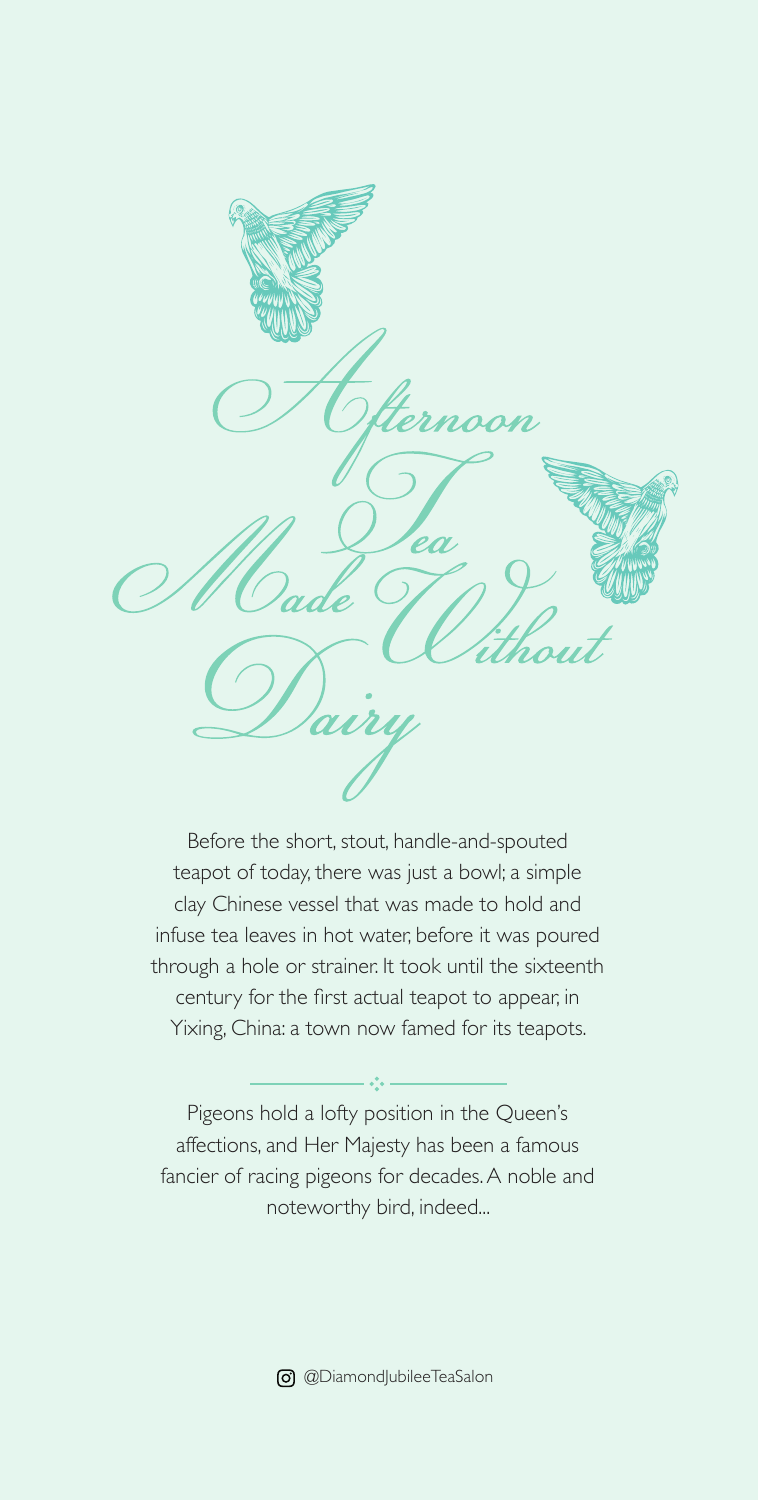*To start, may we suggest*

A Glass of Fortnum's Platinum Jubilee Blanc de Blancs Extra Dry NV for £16.25 or a Glass of our Organic Sparkling Tea 0% ABV for £7.25

# HORS D'OEUVRE

Crushed Avocado and ChillI on a Seeded Cracker

# FINGER SANDWICHES

Coronation Tofu

Egg Mayonnaise

Seitan with Watercress and Horseradish Cucumber with Minted Pea Cream Cheese

# **SCONES**

Plain Scones

Fortnum's Strawberry and Wild Blueberry Preserves *Served with Cream Cheese*

## PATISSERIES

Mango and Turmeric Mousse Strawberry Pavlova Lemon Sponge with Redcurrant Jam Raspberry and Chocolate Dome Pineapple Cheesecake

MADE WITHOUT DAIRY MADE WITHOUT DAIRY

Served with a Pot of Fortnum's Tea £70 per person



Expert Tea Tasting

Enjoy a unique tasting with our Tearista at your table

£6 per person



Jubilee Beacon Cocktail

Created to celebrate the Queen's Platinum Jubilee, made with her favourite tipples

£16.00

Made in a kitchen that handles all allergens. Adults need around 2000 kcal per day, kcal information is available at the back of the menu. A discretionary 12.5% service charge will be added to all restaurant bills. All prices include Value Added Tax at the prevailing rate. 03/2022.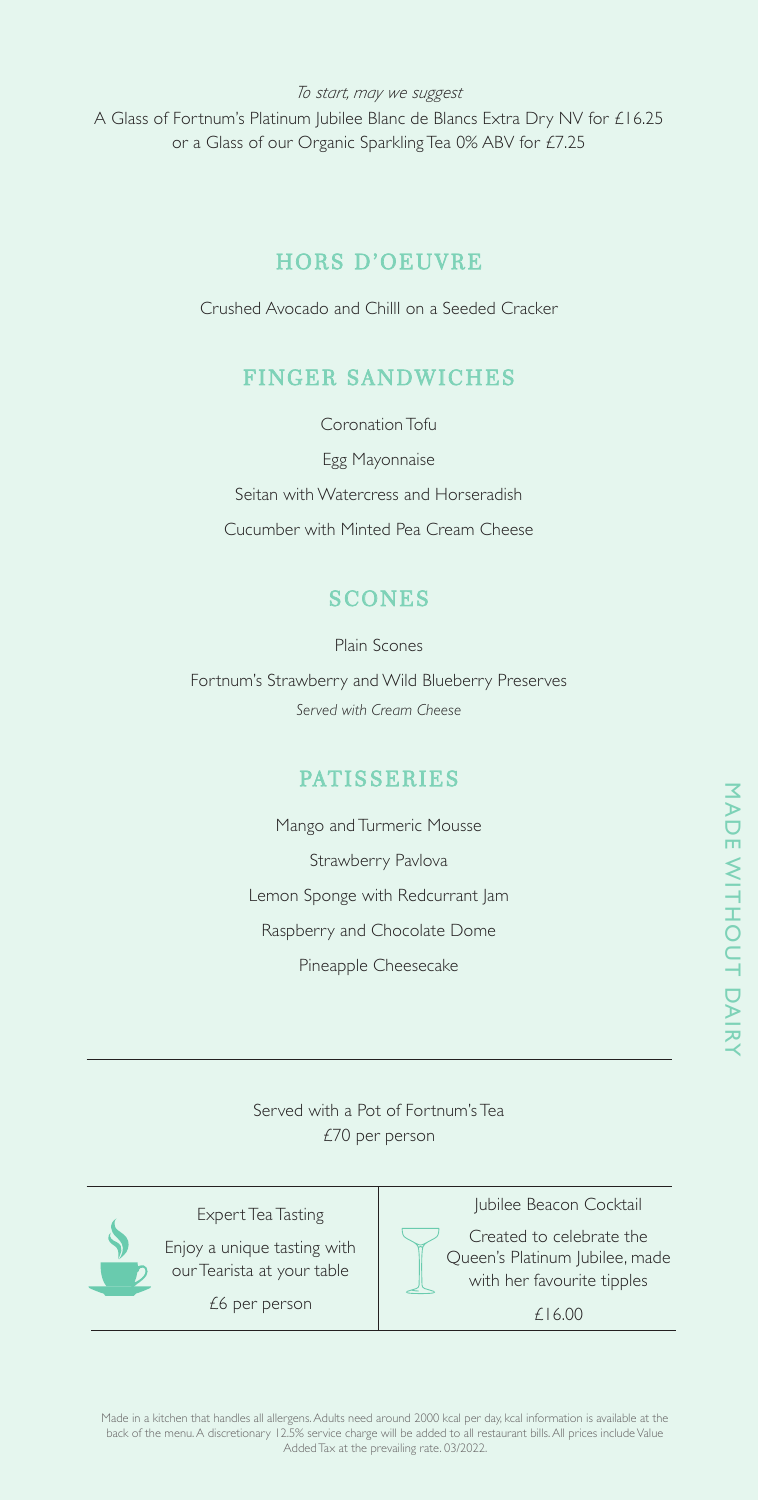# JUBILEE COCKTAILS

#### Jubilee Beacon 16.00

*Created for the Platinum Jubilee and inspired by Her Majesty The Queen's favourite tipples, this cocktail blends Gin, Dubonnet and Royal Tokaji — the same wine presented to Her Majesty on the occasion of her Diamond Jubilee — in spectacular fashion.* 

#### Frappé 75 8.5

*Named for the year in which Her Majesty first visited Hong Kong, we've swapped the traditional coffee base of a frappé for a velvety, ginger-infused blend of two China teas: our Black Tea with Peach and a rich Oolong.* 

# CHAMPAGNE COCKTAILS

| Buckland                                                       | 14.50 |
|----------------------------------------------------------------|-------|
| Blackcurrant and Lemon Verbena                                 |       |
| Amelia                                                         | 14.50 |
| A balanced Bellini with Fortnum's Apricot Preserve             |       |
| The Pelican                                                    | 14.50 |
| A refreshing, simple twist on a Bucks Fizz                     |       |
| Study in Pink                                                  | 14.50 |
| Rose Pouchong, Tarquin's Cornish Pastis, Lemon, Rosé Champagne |       |

## TEA COCKTAILS

| Earl Grey Negroni<br>Fortnum's London Dry Gin, Campari, Sweet Vermouth,<br>blended and infused with Fortnum's Earl Grey Tea | 14.50 |
|-----------------------------------------------------------------------------------------------------------------------------|-------|
| G&Tea<br>Fortnum's London Dry Gin, Sparkling Tea 0% ABV                                                                     | 12.50 |
| Cucumber Spritz<br>Refreshing Elderflower, Cucumber, Sparkling Tea 0% ABV                                                   | 8     |
| Everything Peachy<br>Peach, Ginger Preserve, Sparkling Tea 0% ABV                                                           | 8     |

@DiamondJubileeTeaSalon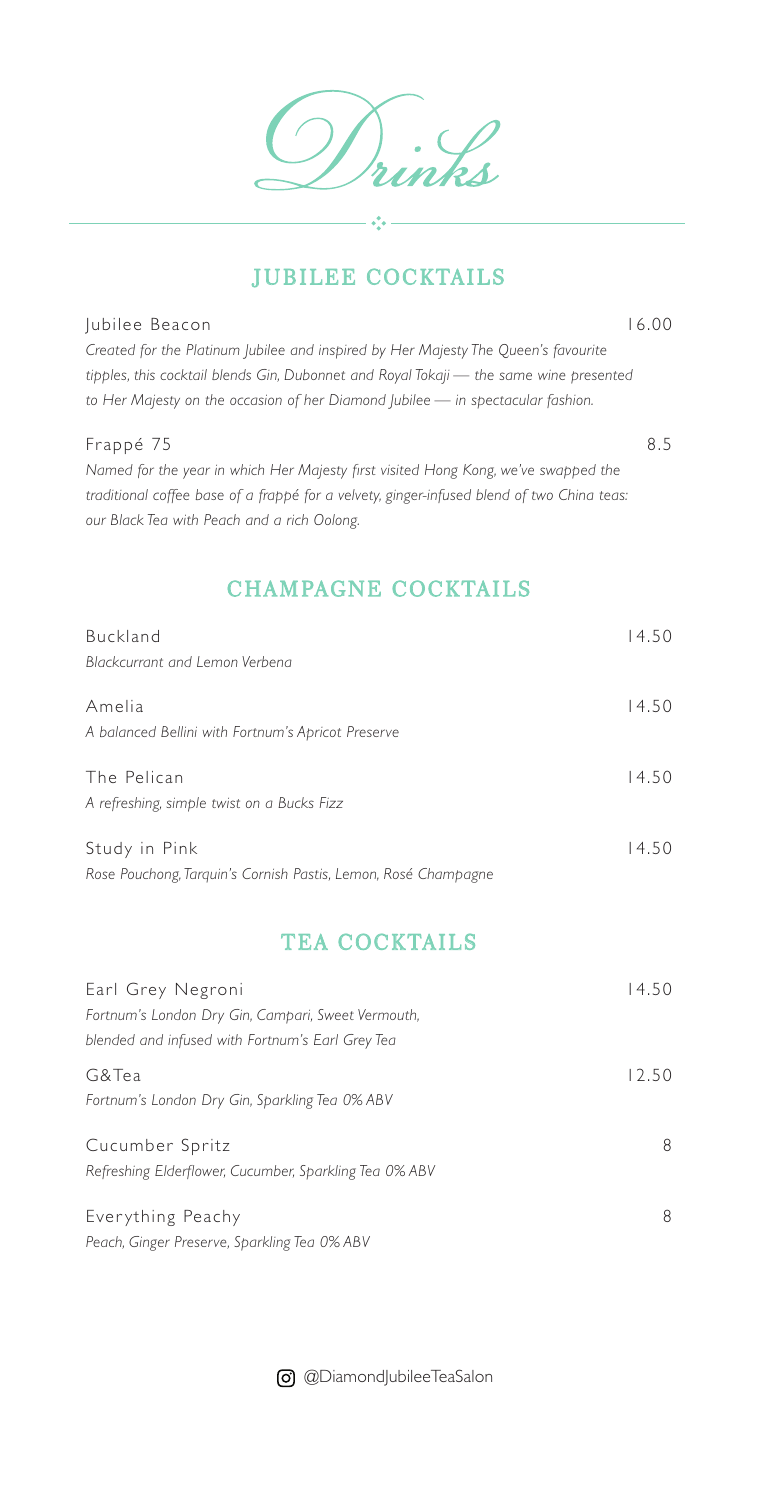ן<br>2

### CHAMPAGNE & SPARKLING

 $\frac{1}{2}$  ,  $\frac{1}{2}$ 

|                                                        | Glass | Half<br>125ml 37.5cl | 75 <sub>cl</sub> | Bottle Magnum<br>1.5L |
|--------------------------------------------------------|-------|----------------------|------------------|-----------------------|
| <b>FORTNUM'S CHAMPAGNE</b>                             |       |                      |                  |                       |
| Platinum Jubilee Blanc de Blancs Extra Dry NV          | 16.25 |                      | 80               |                       |
| Brut Réserve, Louis Roederer NV                        | 16.25 |                      | 80               | 130                   |
| Blanc de Blancs, Grand Cru, Hostomme NV                |       | 43                   |                  | 130                   |
| Brut Rosé, Billecart-Salmon NV                         | 16.75 | 45                   | 82               | 40                    |
| Brut Vintage, Louis Roederer 2015                      |       |                      | 85               |                       |
| <b>MAISON RUINART</b>                                  |       |                      |                  |                       |
| R de Ruinart NV                                        | 8     | 48                   | 92               |                       |
| Brut Rosé, Ruinart NV                                  | 22.50 | 65                   | 110              |                       |
| Blanc de Blancs, Ruinart NV                            | 23.50 |                      | 115              |                       |
| <b>CUVÉE PRESTIGE</b>                                  |       |                      |                  |                       |
| Dom Pérignon 2010                                      |       |                      | 270              |                       |
| Grande Cuvée, Krug NV                                  |       | 165                  | 290              |                       |
| <b>GRANDE MARQUE</b>                                   |       |                      |                  |                       |
| Brut Vintage I er Cru, Veuve Fourny 2013               |       |                      | $ $ $ $ 0        |                       |
| Rosé Réserve, Charles Heidsieck NV                     |       |                      | 125              |                       |
| Brut Vintage, Pol Roger 2012                           |       |                      | 125              |                       |
| Blanc de Blancs, Perrier-Jouët NV                      |       |                      | 130              |                       |
| Blanc de Blanc Vintage, Louis Roederer 2013            |       |                      | 150              |                       |
| <b>ENGLISH SPARKLING</b>                               |       |                      |                  |                       |
| Fortnum's Brut Sparkling, Camel Valley,<br>Cornwall NV | 12    |                      | 70               |                       |
| Fortnum's Brut Vintage Rose, Gusbourne<br>Kent 2016    |       |                      | 80               |                       |
| Demi-Sec, Nyetimber, West Sussex NV                    | 14.75 |                      | 75               |                       |
| Blanc de Blancs Vintage, Gusbourne,<br>Kent 2016       |       |                      | 105              |                       |
| <b>FORTNUM'S SPARKLING TEA</b>                         |       |                      |                  |                       |
| Organic Sparkling Tea 0% ABV                           | 7.25  |                      | 38               |                       |
| Organic Rosé Sparkling Tea 0% ABV                      | 7.25  |                      | 38               |                       |

Made in a kitchen that handles all allergens. Adults need around 2000 kcal per day, kcal information is available at the back of the menu. A discretionary 12.5% service charge will be added to all restaurant bills. All prices include Value Added Tax at the prevailing rate. 03/2022. Vintages subject to change.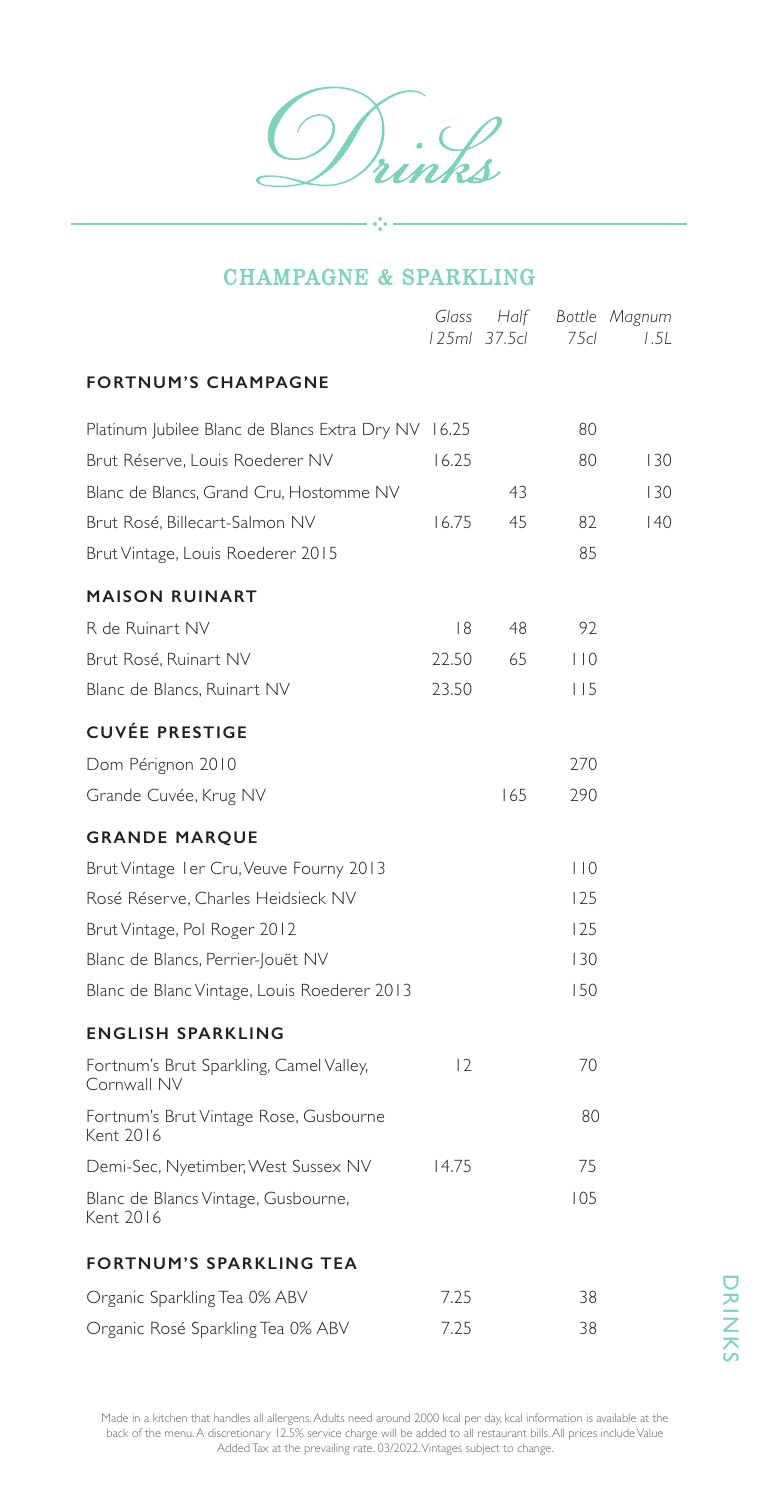.<br>nks  $\frac{1}{2}$ 

## WINES

 $\frac{1}{2}$ 

|                                                                         | Glass<br>175ml  | <b>Bottle</b><br>75cl |
|-------------------------------------------------------------------------|-----------------|-----------------------|
| <b>FORTNUM'S WHITE</b>                                                  |                 |                       |
| Vinho Verde, Adega de Moncao, Portugal 2020                             | 8               | 30                    |
| Rheinhessen Dry Riesling, Dr Koehler, Germany 2020                      | 9               | 34                    |
| Marlborough Sauvignon Blanc, Isabel Estate,<br>New Zealand 2021         | 11.50           | 44                    |
| Chablis Ier Cru 'Butteaux' Vieille Vignes,<br>Louis Michel, France 2019 | 15.75           | 60                    |
| <b>FORTNUM'S RED</b>                                                    |                 |                       |
| Beaujolais, Dominique Piron, France 2020                                | 8               | 30                    |
| Bourgogne Rouge, Joseph Drouhin, France 2019                            | $\vert \ \vert$ | 42                    |
| Chianti Classico, Riecine, Italy 2019                                   | 12.75           | 49                    |
| Margaux, Brio de Cantenac Brown, France 2018                            | 21              | 80                    |
| <b>FORTNUM'S ROSÉ</b>                                                   |                 |                       |
| Provence Rosé, Ott, France 2020                                         | 12              | 46                    |
|                                                                         | Glass<br>75ml   | <b>Bottle</b><br>50cl |
| <b>FORTNUM'S SWEET WINE</b>                                             |                 |                       |
| Sauternes, Château Briatte, France 2017                                 | 5.50            | 32                    |
| Tokaji Azsu 5 Puttunyos, Pajzos, Hungary 2016                           | 6.75            | 40                    |
| <b>FORTNUM'S SHERRY &amp; PORT</b>                                      |                 |                       |
| Fino Sherry, Bodegas Tradición, 75cl Bottle                             | 4               | 36                    |
| Tawny Port 10 Year Old, Niepoort                                        | 7.25            | 43                    |

@DiamondJubileeTeaSalon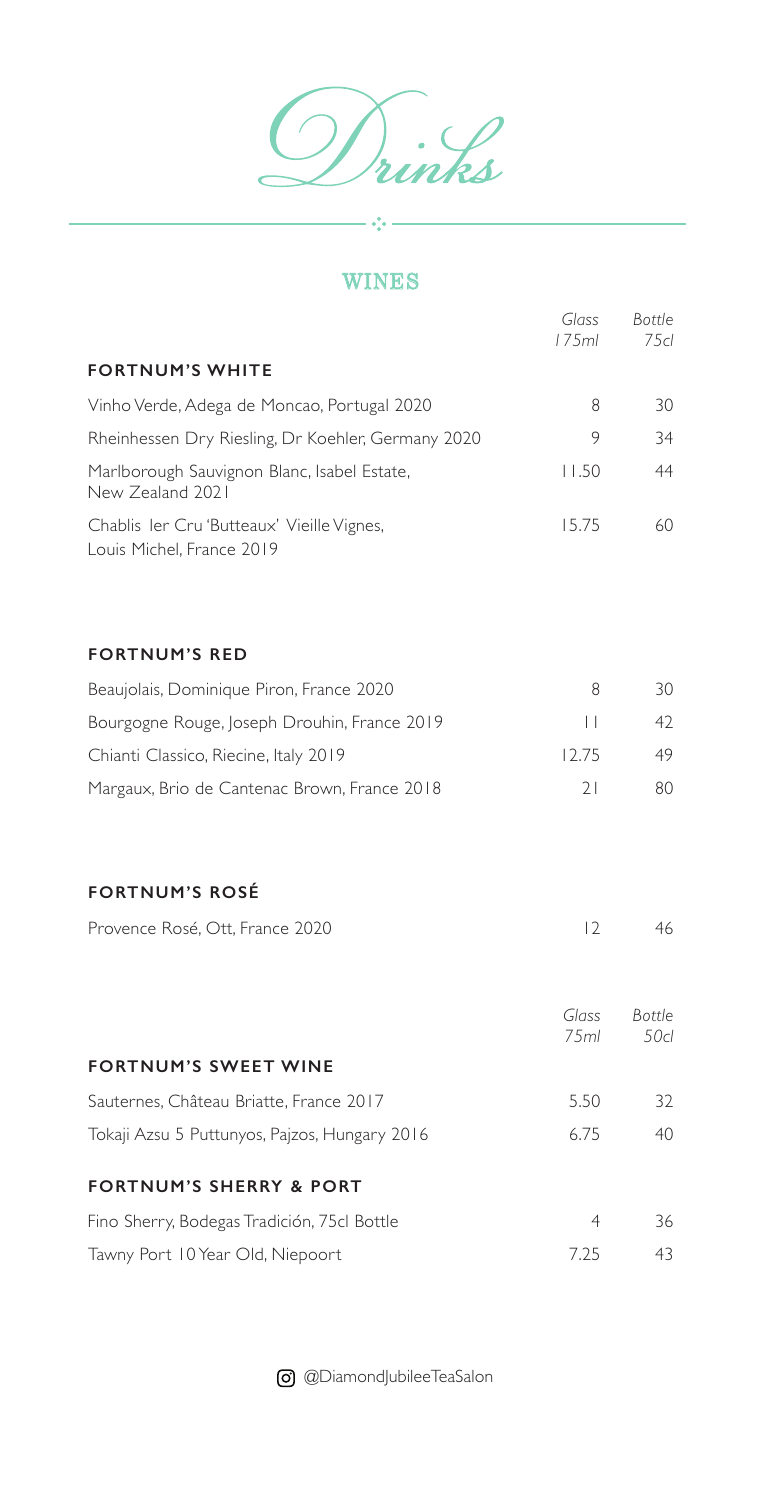$\frac{1}{2} + \frac{1}{2}$ 

### FORTNUM'S BEER & CIDER

| English Pilsner, Westerham Brewery<br>4.9% ABV 330ml | 4.75 |
|------------------------------------------------------|------|
| Devon Vintage Cider<br>6.5% ABV 500ml                | 5.75 |

### MINERALS & SOFT DRINKS

| Mineral Water, Still or Sparkling                                            | 330ml<br>2.95 | 7.50ml<br>4.75 |
|------------------------------------------------------------------------------|---------------|----------------|
| Countess Grey Iced Tea<br>Countess Grey Tea, Fortnum's Orange Blossom Honey  | Glass<br>4.95 | Jug<br>13.50   |
| Strawberry Iced Tea<br>Strawberry Black Tea, Fortnum's Orange Blossom Honey  | 4.95          | 13.50          |
| Fortnum's Fresh Lemonade<br>Fresh Lemon Juice, Sparkling Water & Sugar Syrup | 4.95          | 13.50          |
| Fresh Orange Juice                                                           | 4.50          |                |
| Coca Cola, Diet Coke                                                         | 5             |                |

## HOT BEVERAGES

#### **FORTNUM'S 181 BLEND COFFEE**

| Single / Double Espresso / Macchiato              | 3.50 / 3.95 / 3.95 |
|---------------------------------------------------|--------------------|
| Americano / Cappuccino / Caffè Latte / Flat White | 4.25               |
|                                                   |                    |
| <b>HOT CHOCOLATE</b>                              |                    |
| Dark Hot Chocolate                                | 595                |
| Fortnum's Ultimate 85% Colombian Dark Chocolate   |                    |